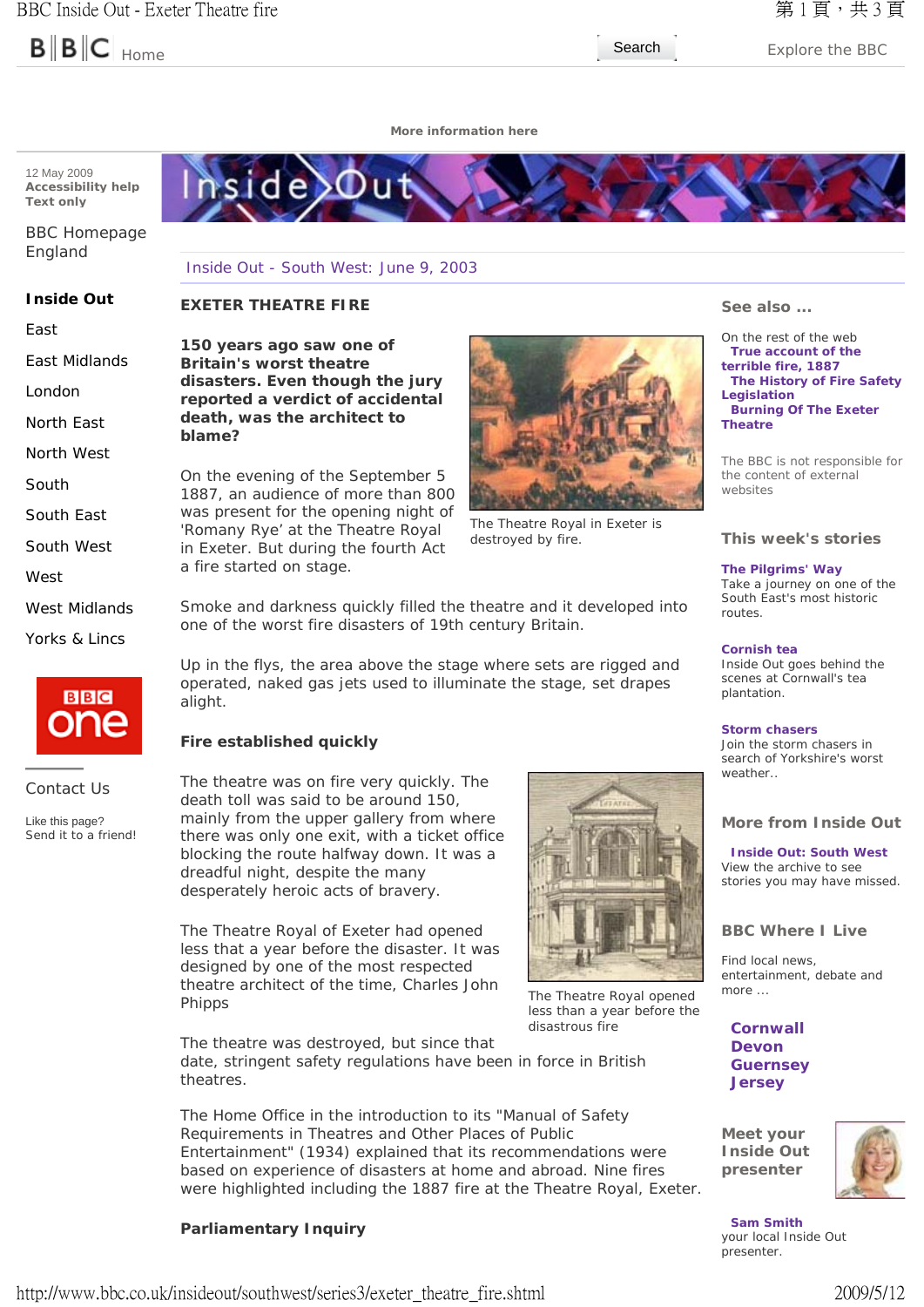# BBC Inside Out - Exeter Theatre fire **and the control of the Control of the Control of the Control of the Sete** 3 頁, 共 3 頁

An inquiry headed by Captain Eyre Shaw was launched. At the end of the inquiry, the unusual large jury of 21, returned an unanimous verdict of accidental death. Captain Shaw handed his report to the House of Parliament on the 29 September 1887.

It is reported that Charles Phipps statement during the inquiry was 'vigorous and bold'. He was sarcastic, particularly to those who did not appear to understand the subject as well as himself. Could he be responsible for the death of 150 people?



An Inquiry headed by Captain Eyre Shaw was launched

During the Inquest it emerged that when Charles Phipps designed the theatre he agreed to comply to the latest safety regulations even though they were not mandatory at the time.

# **Experts investigated**

The evidence was shown to a fire safety expert. Expert opinion says that looking at the evidence, the design was probably to blame. Charles Phipps, the architect, deceived his client and there is evidence of considerable changes in the plans during the theatre's construction.

Charles Phipps is still recognised as a great architect, a Victorian theatre specialist, an authority in his field. He was involved in the construction or alteration of over 20 theatres including the Theatre Royal on London's Haymarket

The positive side of this tragedy was that fire regulations became stricter after the event and safety devices such as the fire curtain were introduced in all British theatres.

## **Readers' Comments**

We are not adding any new comments to this page but you can still read some of the comments previously submitted by readers.

## **Dimitri Houtart - Director of Inside Out**

In response to comments below

It's true that Fire curtains already existed at the time of the Exeter fire but they were not a legal requirement, even in London where the fire safety regulation for the Metropolitan Board of Works were stricter.

Exeter theatre fire was not the only event that pushed to stricter regulations. Several disasters, at home and abroad, happened around the same time which pressed towards the new regulations.

During our research we came across many stories of bravery including Bombardier Scattergood, William Hunt, Robert Andrew and others. There were many other elements to the story which we found out, which we did not have time to include in our programme, as we decided to concentrate on the theatre design angle.

A lot of those individual stories are amazing acts of bravery and some of the heroes were indeed commended for them; did we have a 30 minute format, we surely would have included those stories.

## **Jill Wright**

back again - to the right of the memorial in Exeter Higher Cemetary is another one next door, in memory of bravery of Bombadier F.

# **Contact us**

Contact the South West team with the issues that affect you.

# **Free email updates**

Keep in touch and receive your free and informative Inside Out updates. **Subscribe Unsubscribe**